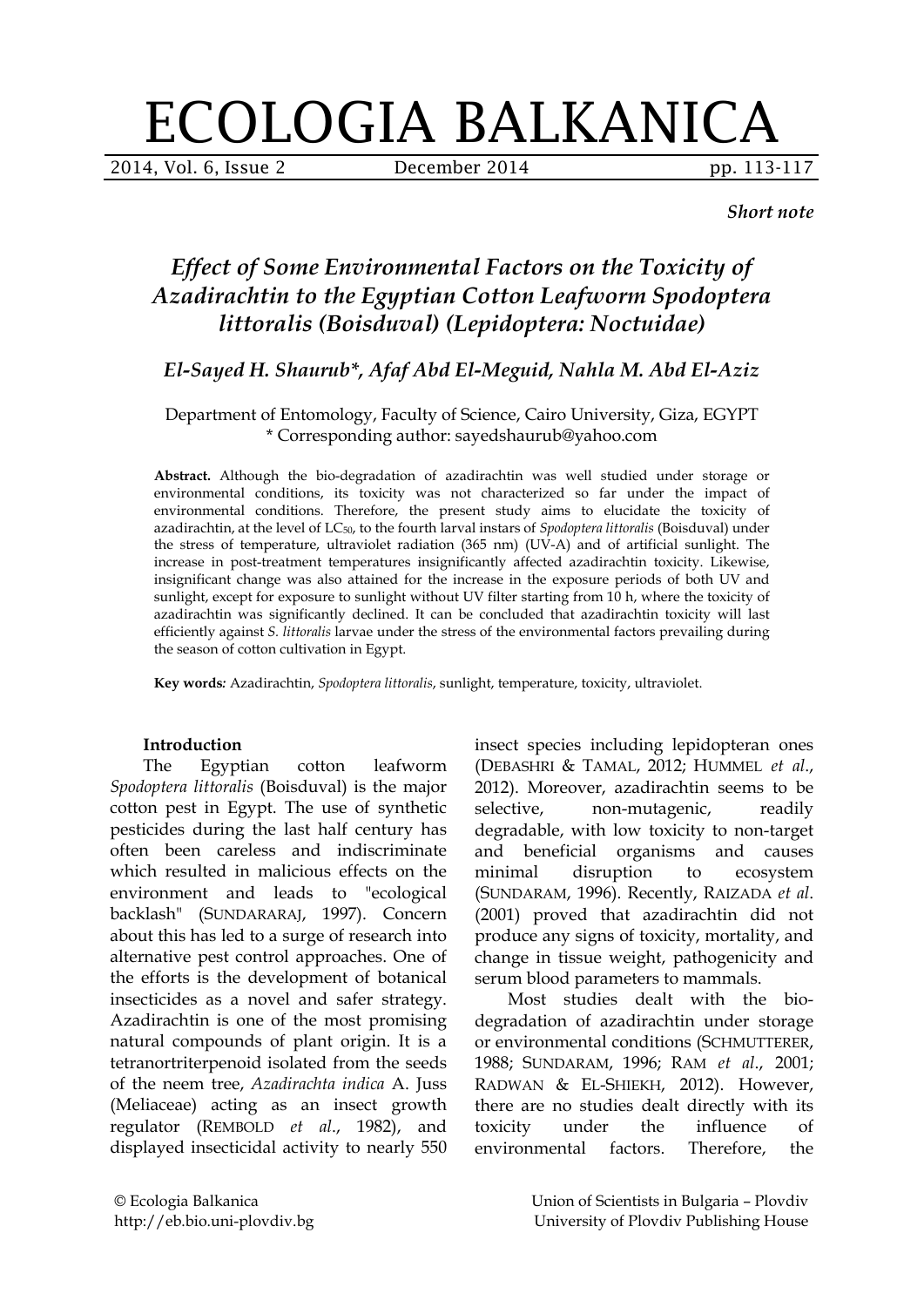present study aims to explore the toxicity of azadirachtin to *S*. *littoralis* fourth larval instars under the stress of temperature, ultraviolet radiation (UV-A) and artificial sunlight.

# **Material and Methods**

*Insects.* A susceptible strain of *S. littoralis* was established from egg masses obtained from Faculty of Agriculture, Cairo University, Egypt. Newly hatched larvae were transferred into plastic boxes (18×12×10 cm) containing about 0.5 cm thick semi-synthetic diet on which larvae was fed (SHOREY & HALE, 1965). The pupae were sexed and placed in sterilized containers (18× 15×30 cm) for adult emergence. The containers were lined with tissue paper as an ovipositing stratum. Adult moths were fed 10% sugar solution. Insects were reared under laboratory conditions of 25-27ºC, 65- 70% RH and 12h: 12 h (L: D) photoperiod.

*Azadirachtin.* Azadirachtin (96% purity) was obtained as a powder from Carl Roth GmbH + Co. Kg. A stock solution (200 ppm) was prepared in sterile distilled water and stored at 4ºC till use.

*Bioassay.* A preliminary experiment was carried out to determine the toxicity of azadirachtin against the fourth larval instars of *S. littoralis*. Six serial concentrations (50, 25, 12.5, 6.25, 3.125 and 1.5625 ppm) of azadirachtin-acetone solution were prepared. One ml of each concentration was poured onto the surface of the same semisynthetic diet used for rearing, thoroughly swirled and air-dried. The treated diet was offered for 24 h to newly-molted fourth larval instars, pre-starved for 4 h. Then, the larvae were fed on fresh non-treated diet until pupation or death. The control experiment consisted of larvae fed on semisynthetic diet treated with distilled water only. Each concentration was repeated three times of 50 larvae each (Total  $n = 150$ larvae). All the experiments were incubated at 25ºC. The percentage of mortality was recorded.

*Temperature.* Five groups (50 larvae each) of newly molted fourth larval instars of *S. littoralis* were fed on semi-synthetic diet of a surface area of 500 mm2 treated

with one ml of 23.15 ppm azadirachtinacetone solution ( $LC_{50}$ ). These groups were kept respectively at five controlled temperature regimes (15, 20, 25, 30 and 35ºC). The control experiments consisted of larvae fed on a diet treated with acetone only and kept also at the same tested temperatures. Larval mortality was observed until pupation or death for determining the toxicity of azadirachtin. Each experiment was replicated three times.

*UV radiation.* Sunlight-UV was simulated using a series of Vilber-Lourmat T-15 LN fluorescent lamps, which primarily radiate energy in the UV-A (315-400 nm) and UV-B range (280-315 nm), with a peak at 365 nm (IGNOFFO *et al*., 1997). These lamps were held into a heat-controlled chamber (20ºC). Eight glass Petri dishes containing one ml of the  $LC_{50}$  of azadirachtin-acetone solution each were respectively irradiated for 2, 5 and 10 min, and for 1, 3, 5, 10 and 24 h. Azadirachtin solutions were set at a vertical distance of 30 cm from T-15 LN UV lamps. Another eight dishes, each containing one ml of the LC50 of azadirachtin-acetone solution covered with aluminum foil were used as the shielded samples. These dishes were then exposed to the same previous exposure periods. Azadirachtin-acetone solution, which was not exposed to UV and the nonazadirachtin sample (non-treated control) were also run. After exposure to UV radiation, all azadirachtin samples (nonshielded exposed, shielded exposed, nonexposed and non-treated control samples) were then dispersed onto the surface of the semi-synthetic diet for determining their toxicity against newly molted fourth larval instars of *S. littoralis*. Each experiment was repeated three times of 50 larvae each.

*Sunlight radiation.* The sunlight radiation experiments were carried out using a sunlight simulator (ELDONET), which measures solar or artificial radiation in three biological important spectral bands: UV-B (280-315 nm), UV-A (315-400 nm) and PAR (photosynthetic active radiation, 400-700 nm). Azadirachtin-acetone solutions, at the level of LC<sub>50</sub>, were exposed to sunlight for 1, 3, 5, 7, 10 and 12 h. One ml was used for each exposure period. The samples were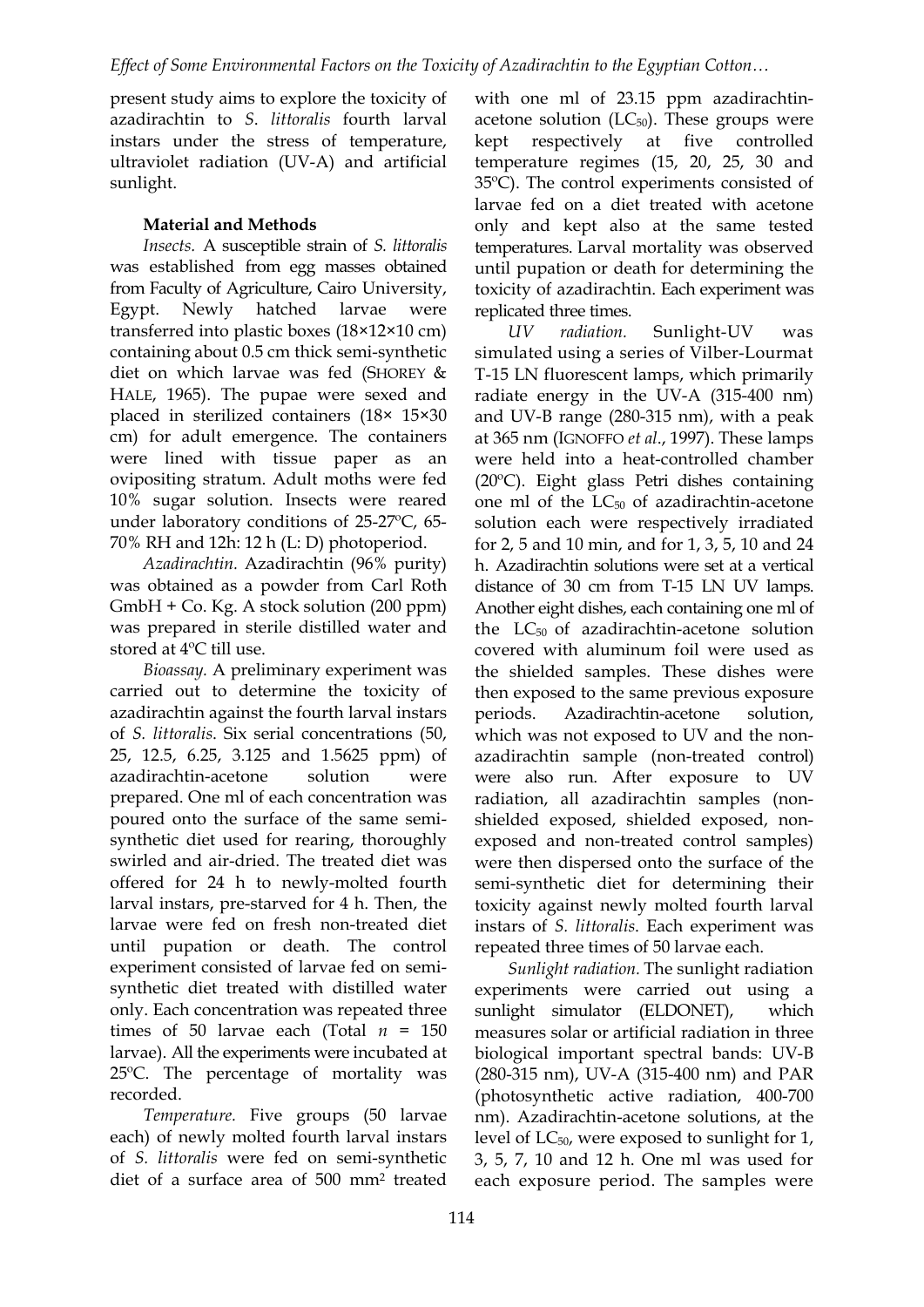surrounded by ice to avoid the increase of the temperature absorbed by the sample solution, and set at a vertical distance of 30 cm from the light source. Non-exposed and non-treated samples were prepared. After exposure to sunlight, all azadirachtin-acetone samples were dispersed onto the semisynthetic diet surface for determining their toxicity against newly molted fourth larval instars of *S. littoralis*. Each experiment was repeated three times of 50 larvae each. The same previously described procedures were also carried out, except for the use of UV filter to eliminate UV radiation.

*Statistical analysis.* The percentage of mortality of treated larvae was corrected against that of non - treated ones (control) using Abbott's formula (ABBOTT, 1925) as follows: Corrected mortality (%) = (% Observed mortality - % Control mortality/100 - % Control mortality) 100. The corrected mortality was then subjected to propit analysis (FINNEY, 1971), from which the  $LC_{50}$  was estimated. The toxicity bioassay was determined with POLO–PC software (LEORA SOFTWARE, 1987).

Data were analyzed by one–way analysis of variance (ANOVA) using Costal Statistical Software (Cohort Software, Berkeley). When the ANOVA statistics were significant (at  $p<0.05$ ), the means were compared by Duncan's multiple range test (SAS INSTITUTE INC., 2008).

## **Results and Discussion**

The tested temperatures insignificantly affected the toxicity of azadirachtin against *S. littoralis* larvae, where the percentage of mortality remained approximately around the 50% (> 44 to ≤ 50%) (Table 1). Whereas, it was found that heat storage at  $72 \pm 2$ <sup>o</sup>C for 3 days decreased the insecticidal activity of commercial neem oil against *S. littoralis* larvae (RADWAN & EL-SHIEKH, 2012). They speculated that as the commercial neem formulations contain not only azadirachtin, but also other minor potential bioactive liminoids, the insecticidal effect of the preparation is more complex than that of the pure azadirachtin. Moreover, heat storage reduced significantly azadirachtin bioactivity against *Spodoptera litura* larvae

compared to the refrigerated storage (RAM *et al*., 2001).

**Table 1.** Toxicity of azadirachtin to *Spodoptera littoralis* fourth larval instars treated with the  $LC_{50}$  (23.15 ppm) under different temperature regimes.

| Temperature <sup>o</sup> C | $\%$ Mortality $\pm$ SE |
|----------------------------|-------------------------|
| 15                         | $48.01 \pm 4.2^{\circ}$ |
| 20                         | $49.44 \pm 3.9^{\circ}$ |
| 25                         | $44.50 \pm 4.2^{\circ}$ |
| 30                         | $47.21 \pm 5.7^{\circ}$ |
| 35                         | $49.92 + 2.8a$          |

Each experiment was repeated three times of 50 larvae each. Figures within columns followed by different letters were significantly different from each other  $(P < 0.05)$ , using one-way analysis of variance (ANOVA).

The present results indicate that the toxicity of azadirachtin against *S. littoralis* larvae was insignificantly affected by exposure to UV radiation (UV-A) up to 24 h in both shielded and non-shielded samples, where the percentage of larval mortality was around 50% (Table 2). In comparison, at least 200 h of exposure to UV radiation was necessary to significantly reduce the biological activity of azadirachtin (BARNBY *et al*., 1989).

Table 3 shows that exposure of azadirachtin to sunlight up to 12 h using a UV filter insignificantly affected its toxicity to *S. littoralis* fourth larval instars. The same pattern was also attained up to 7 h of exposure without using a UV filter, whereas toxicity of the same samples exposed to 10 and 12 h was significantly decreased by about 11.2 and 17.8 %, respectively. These results are more or less similar to the findings of JOHNSON *et al*. (2003) which indicated that the biological activity of azadirachtin had been retained even after 30 days of exposure to sunlight when some stabilizers were added. Also, SCHMUTTERER (1988) reported that the effect of azadirachtin-containing extracts normally lasts about 4-8 days under field conditions.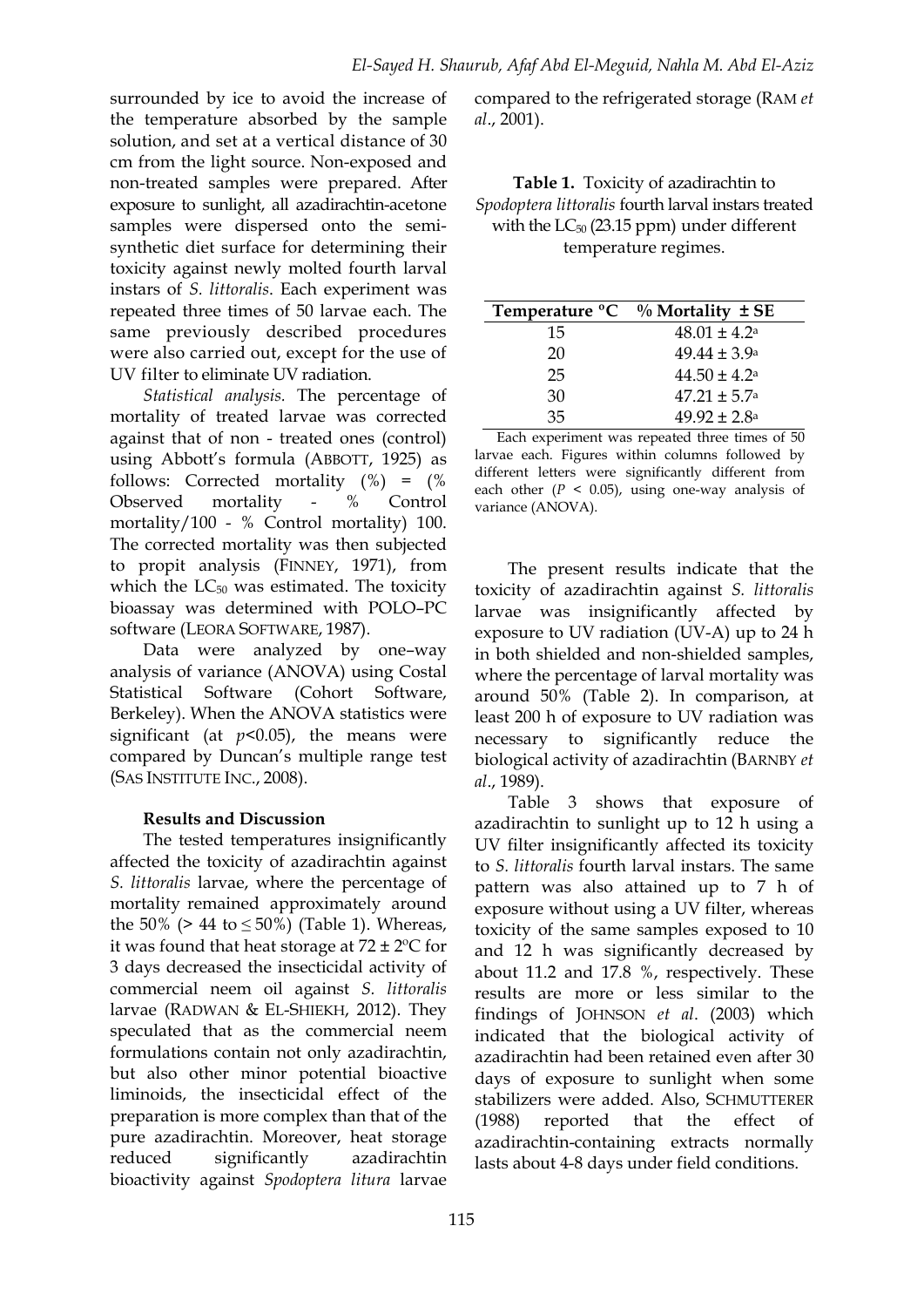*Effect of Some Environmental Factors on the Toxicity of Azadirachtin to the Egyptian Cotton…*

**Table 2.** Toxicity of azadirachtin to *Spodoptera littoralis* fourth larval instars treated with the LC50 (23.15 ppm) under different exposure periods of ultraviolet radiation (UV-A) (365 nm)

| <b>Exposure time</b> | $\%$ Mortality $\pm$ SE     |                             |  |
|----------------------|-----------------------------|-----------------------------|--|
|                      | Non-shielded samples        | Shielded samples            |  |
| $0 \text{ min}$      | $48.8 \pm 8.6^{\circ}$      | $50.0 \pm 3.7$ <sup>a</sup> |  |
| 2 min                | $49.4 \pm 6.7$ <sup>a</sup> | $50.0 \pm 3.4$ <sup>a</sup> |  |
| $5 \text{ min}$      | $48.8 \pm 8.6^{\circ}$      | $50.0 \pm 2.9^{\circ}$      |  |
| $10 \text{ min}$     | $48.3 \pm 7.1$ <sup>a</sup> | $49.4 \pm 3.0^{\circ}$      |  |
| 1 h                  | $50.0 \pm 9.3$ <sup>a</sup> | $50.0 \pm 4.1$ <sup>a</sup> |  |
| 3 h                  | $48.9 \pm 6.1^{\circ}$      | $47.0 \pm 3.9^{\circ}$      |  |
| 5 h                  | $50.0 \pm 5.3^{\circ}$      | $48.9 \pm 2.4^{\circ}$      |  |
| 10 <sub>h</sub>      | $47.7 \pm 4.0^{\circ}$      | $50.0 \pm 2.9^{\circ}$      |  |
| 24 h                 | $48.3 \pm 2.5^{\circ}$      | $50.0 \pm 3.7$ <sup>a</sup> |  |

Each experiment was repeated 3 times of 50 larvae each. Figures within columns followed by different letters were significantly different from each other (*P* < 0.05), using one-way analysis of variance (ANOVA).

**Table 3.** Toxicity of azadirachtin to *Spodoptera littoralis* fourth larval instars treated with the LC<sub>50</sub> (23.15 ppm) under different exposure periods of artificial sunlight

| Exposure time (h) | $\%$ Mortality $\pm$ SE     |                             |  |
|-------------------|-----------------------------|-----------------------------|--|
|                   | <b>Without UV filter</b>    | With UV filter              |  |
| $\theta$          | $50.0 \pm 4.7$ <sup>a</sup> | $50.0 \pm 3.7$ <sup>a</sup> |  |
|                   | $50.0 \pm 5.1$ <sup>a</sup> | $50.0 \pm 2.6^{\circ}$      |  |
| 3                 | $48.9 \pm 4.9^{\circ}$      | $50.0 \pm 1.1$ <sup>a</sup> |  |
| 5                 | $48.8 \pm 3.6^{\rm a}$      | $50.0 \pm 2.1$ <sup>a</sup> |  |
|                   | $47.7 \pm 2.3^{\circ}$      | $50.0 \pm 3.6^{\circ}$      |  |
| 10                | $44.4 \pm 1.7$              | $50.0 \pm 1.7$ <sup>a</sup> |  |
| 12                | $41.1 \pm 3.7$ <sup>b</sup> | $49.4 \pm 1.3^a$            |  |

Each experiment was repeated 3 times of 50 larvae each. Figures within columns followed by different letters were significantly different from each other (*P* < 0.05), using one-way analysis of variance (ANOVA).

#### **Conclusions**

The present study evaluated the toxicity of azadirachtin under the stress of some environmental factors which are comparable to those prevailing during the season of cotton cultivation in Egypt. The findings the toxicity of azadirachtin was not affected up to 35˚C and up to 24 h of exposure to UV in both shielded and nonshielded samples indicate that its toxicity against *S. littoralis* larvae will last effective under the temperature prevailing during the season of cotton cultivation in Egypt (27- 35˚C), and at any time of the photophase*.*

#### **Acknowledgements**

The authors are so grateful to Prof. Dr. Tarek El-Tayeb, National Institute of Laser Sciences, Cairo University, for his help to

operate the sunlight simulator during the experimental work.

#### **References**

- ABBOTT W.S. 1925. A method of computing the effectiveness of an insecticide. - *Journal of Economic Entomology*, 18: 265- 267.
- BARNBY M.A., R.B. YAMASAKI, J.A. KLOCKE. 1989. Biological activity of azadirachtin: Three derivatives, and their ultraviolet radiation degradation products against tobacco budworm (Lepidoptera: Noctuidae) larvae. - *Journal of Economic Entomology*, 82: 58-63.
- DEBASHRI, M. & M. TAMAL. 2012. A review on efficiency of *Azadirachta indica* A. Juss based biopesticides: An Indian